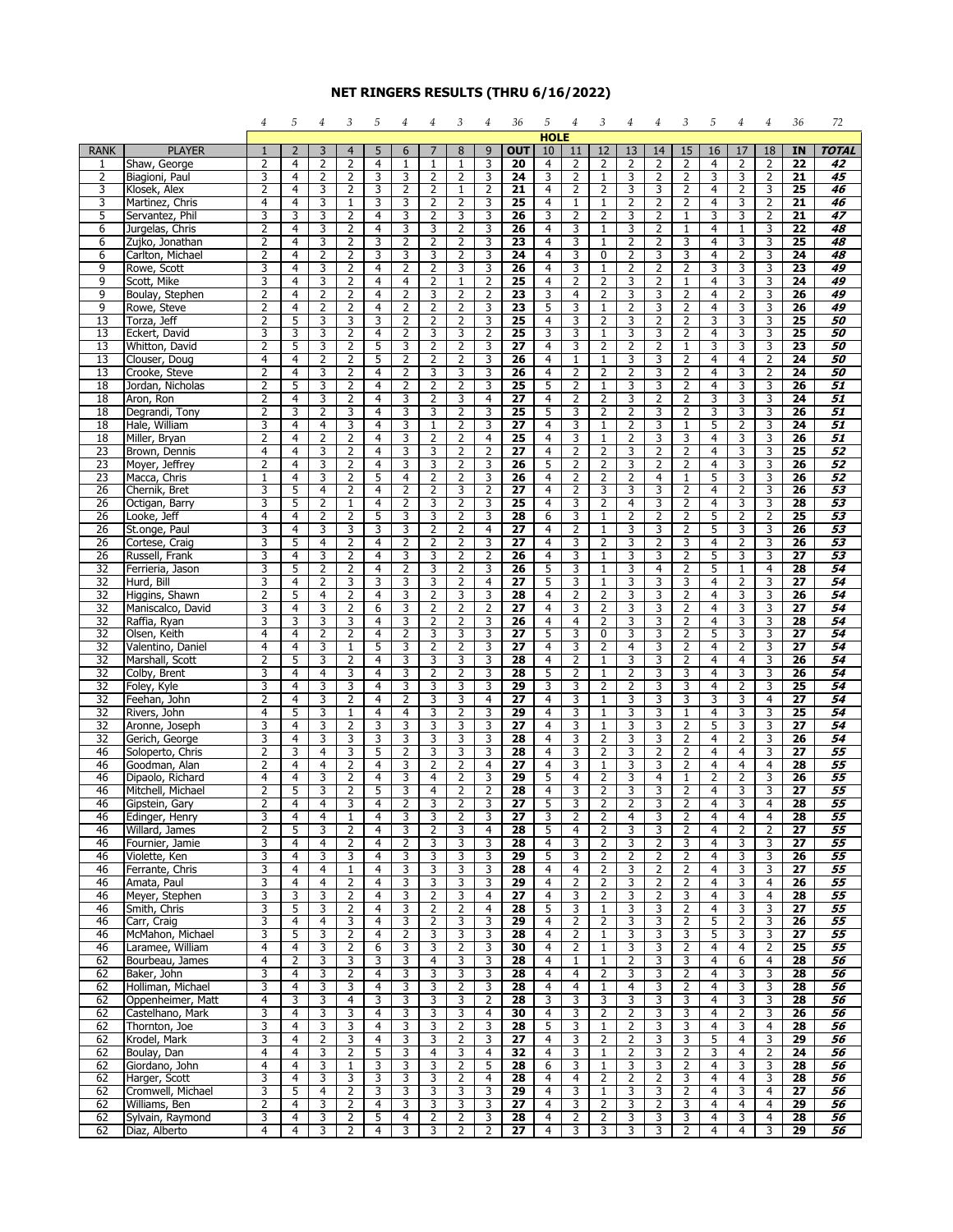| 76         | Platteis, Aaron              | 4              | 5      | 3              | 2              | 4              | 4              | 2              | 2              | 3              | 29              | 4              | 3              | $\overline{2}$    | 3              | 2              | $\mathbf{1}$            | 4              | 4              | 5              | $\overline{28}$ | 57              |
|------------|------------------------------|----------------|--------|----------------|----------------|----------------|----------------|----------------|----------------|----------------|-----------------|----------------|----------------|-------------------|----------------|----------------|-------------------------|----------------|----------------|----------------|-----------------|-----------------|
| 76         | Fagan, Kevin                 | 3              | 4      | 3              | 3              | 4              | 2              | 3              | 4              | 3              | 29              | 3              | 3              | $\overline{2}$    | 4              | 3              | 2                       | 4              | 4              | 3              | 28              | 57              |
| 76         | Godin, Dean                  | 3              | 4      | 3              | 3              | $\overline{4}$ | 2              | $\overline{2}$ | $\overline{2}$ | $\overline{4}$ | $\overline{27}$ | 5              | 3              | $\overline{2}$    | 3              | 3              | 3                       | 4              | 3              | $\overline{4}$ | 30              | 57              |
| 76         | Cullinan, Stephen            | 3              | 4      | 3              | 1              | 5              | 3              | 3              | 2              | 2              | 26              | 3              | 3              | 2                 | 3              | $\overline{4}$ | 3                       | 5              | 4              | $\overline{4}$ | 31              | 57              |
| 76         | Madru, Michael               | 3              | 5      | 4              | 3              | 4              | 3              | $\overline{2}$ | 2              | 3              | 29              | $\overline{4}$ | 3              | $\mathbf{1}$      | 3              | 3              | 2                       | 5              | 3              | 4              | 28              | 57              |
| 76         | Porcello, Stephen            | 3              | 4      | 3              | 3              | 4              | 3              | 3              | 4              | 4              | 31              | 4              | 3              | $\mathbf{1}$      | 3              | 3              | 3                       | 4              | 2              | 3              | 26              | $\overline{57}$ |
| 76         | Morrison, Aaron              | 3              | 4      | 3              | 2              | 4              | 4              | 3              | 3              | 3              | 29              | 4              | 3              | 3                 | 3              | 2              | 2                       | 4              | 3              | 4              | 28              | 57              |
| 76         | Harrison, Michael            | 3              | 5      | $\overline{4}$ | $\overline{2}$ | 4              | $\overline{4}$ | 3              | 2              | 3              | 30              | 4              | 3              | $\overline{2}$    | 4              | 3              | $\mathbf{1}$            | 4              | 3              | 3              | 27              | 57              |
| 76         | Salisbury, Mike              | 3              | 4      | 3              | 3              | 4              | 3              | 3              | 3              | 2              | 28              | 4              | 4              | 2                 | 3              | 4              | 1                       | 6              | 2              | 3              | 29              | 57              |
| 76         | Rogoff, Bill                 | 3              | 5      | 3              | $\overline{2}$ | 5              | 3              | 2              | 2              | 4              | 29              | 4              | 3              | $\mathbf 1$       | 3              | 3              | 2                       | 4              | 4              | 4              | 28              | 57              |
| 76         | Fagan, Peter                 | 2              | 4      | 3              | 2              | 5              | 3              | 3              | 2              | 3              | 27              | 4              | 4              | $\overline{2}$    | 3              | 2              | 2                       | 5              | 4              | 4              | 30              | 57              |
| 76         | Gorman, Mike                 | 4              | 4      | 3              | $\mathbf{1}$   | 4              | 3              | 3              | 2              | 3              | 27              | 5              | 4              | 3                 | 4              | 2              | 2                       | 4              | 3              | 3              | 30              | 57              |
| 76         | Pardi, Craig                 | 3              | 4      | 3              | 3              | 4              | 3              | 3              | 3              | $\overline{4}$ | 30              | 4              | 3              | $\overline{2}$    | 2              | 3              | 3                       | 4              | 3              | 3              | 27              | 57              |
| 76         | Thompson, George             | 3              | 4      | 3              | $\mathbf{1}$   | 4              | 3              | 3              | 3              | 3              | 27              | 5              | 3              | 2                 | 5              | 3              | 2                       | 3              | 4              | 3              | 30              | 57              |
| 76         | Obrien, Keith                | 2              | 5      | 4              | 3              | 4              | 3              | 3              | 2              | 4              | 30              | 5              | 2              | $\overline{2}$    | 3              | 2              | 3                       | 4              | 3              | 3              | $\overline{27}$ | 57              |
| 76         | Hicks, Gunnar                | 3              | 4      | 2              | 2              | 4              | 3              | 2              | 3              | 3              | 26              | 4              | 3              | $\overline{2}$    | 3              | 4              | 4                       | 5              | 3              | 3              | 31              | 57              |
| 76         | Wargo, Joe                   | 3              | 3      | 3              | 3              | 4              | 3              | 3              | 2              | 4              | 28              | 4              | 3              | $\overline{2}$    | 3              | 3              | 3                       | 5              | 3              | 3              | 29              | 57              |
| 76         | Brown, Nathan                | $\overline{4}$ | 4      | 2              | $\overline{2}$ | 4              | $\overline{4}$ | 3              | 2              | 3              | 28              | $\overline{4}$ | 3              | $\overline{2}$    | 3              | 3              | $\overline{2}$          | 4              | 4              | $\overline{4}$ | 29              | 57              |
| 76         | Carreras, Anthony            | 2              | 4      | 4              | $\overline{2}$ | 5              | 3              | 3              | 3              | 2              | 28              | 5              | 3              | 3                 | 4              | 3              | 1                       | 4              | 3              | 3              | 29              | 57              |
| 76         | Oppenheimer, Corey           | 3              | 4      | 3              | 3              | 4              | 2              | 3              | 3              | 3              | 28              | 5              | 3              | $\overline{2}$    | 3              | 3              | 3                       | $\overline{4}$ | 3              | 3              | 29              | 57              |
| 76         |                              | 3              | 4      | 2              | 3              | 4              | 3              | 4              | 3              | 4              | 30              | 4              | 3              | $\overline{2}$    | 3              | 3              | 3                       | 4              | 3              | 2              | $\overline{27}$ | $\overline{57}$ |
| 97         | Bankowski, Brian             | 3              | 4      | 3              | 3              |                | 3              | 3              | 2              | 3              | 28              | 5              | 3              |                   | 3              | 3              | 3                       | 5              | 3              | 3              | 30              | 58              |
| 97         | Migneault, Steven            | 3              | 4      | $\overline{4}$ | 3              | 4              | 3              | 3              |                |                | 29              |                | $\overline{2}$ | 2                 | 3              | 3              | 3                       | 5              | $\overline{4}$ | $\overline{4}$ | 29              | 58              |
|            | Murphy, Ben                  |                |        |                |                | 4              |                |                | $\overline{2}$ | 3              |                 | 4              |                | $\mathbf{1}$      |                |                |                         |                |                |                |                 |                 |
| 97         | Munter, Bobby                | 3              | 4      | 3              | 3              | 4              | 3              | 3              | 3              | 3              | 29              | 4              | 3              | $\mathbf{1}$      | 3              | 4              | 3                       | 5              | 3              | 3              | 29              | 58              |
| 97         | Richards, Philip             | 2              | 5      | 4              | 2              | 5              | 3              | 3              | 3              | 4              | $\overline{31}$ | 4              | 2              | $\overline{2}$    | 2              | 3              | 3                       | 4              | 3              | 4              | 27              | 58              |
| 97         | Swanson, Randy               | 3              | 4      | 4              | 3              | 5              | $\overline{2}$ | 3              | 2              | 3              | 29              | 5              | 3              | $\overline{2}$    | 3              | 2              | 2                       | 5              | 4              | 3              | 29              | 58              |
| 97         | Kogut, Chris                 | 3              | 4      | 4              | 3              | 5              | 3              | 2              | 3              | 3              | 30              | 4              | 3              | $\overline{2}$    | 3              | 3              | 2                       | 4              | 3              | 4              | 28              | 58              |
| 97         | Shannon, Matt                | $\overline{4}$ | 4      | 3              | $\overline{2}$ | 4              | 3              | $\overline{4}$ | 3              | $\overline{2}$ | 29              | 4              | 4              | $\overline{2}$    | 4              | $\overline{4}$ | $\mathbf{1}$            | 4              | 3              | 3              | 29              | 58              |
| 97         | Romano, Dave                 | 3              | 4      | 4              | 2              | 4              | 3              | 4              | 2              | 3              | 29              | 4              | 4              | $\overline{2}$    | 4              | 4              | $\mathbf{1}$            | 4              | 3              | 3              | 29              | 58              |
| 97         | Cyr, Rick                    | 4              | 3      | 3              | 2              | 4              | 3              | 3              | 3              | 3              | 28              | 3              | 3              | $\overline{2}$    | 4              | 4              | 3                       | 5              | 3              | 3              | 30              | 58              |
| 97         | Ratajczak, Peter             | 3              | 4      | 3              | 3              | 3              | 3              | 3              | 2              | 4              | 28              | 5              | 3              | $\overline{2}$    | 3              | 4              | 2                       | 4              | 3              | 4              | 30              | 58              |
| 97         | Cusson, Al                   | 2              | 4      | 4              | 3              | 4              | 2              | 3              | 3              | 3              | 28              | 5              | 3              | $\overline{2}$    | 3              | 4              | 3                       | 4              | 3              | 3              | 30              | 58              |
| 97         | Magnotta, Timothy            | 3              | 4      | 3              | $\overline{2}$ | 5              | 3              | 3              | $\overline{2}$ | 3              | 28              | 5              | 3              | $\overline{2}$    | $\overline{2}$ | $\overline{4}$ | $\overline{2}$          | 5              | 4              | $\overline{3}$ | 30              | 58              |
| 97         | Cianciosi, Bob               | 3              | 4      | 4              | 3              | 4              | 3              | 3              | $\overline{2}$ | 3              | 29              | 5              | 3              | $\mathbf{1}$      | 3              | 3              | 3                       | 4              | 3              | 4              | 29              | 58              |
| 97         | Doughty, Erik                | 2              | 4      | 4              | 3              | 4              | 3              | 3              | 3              | 3              | 29              | 5              | 3              | 3                 | 2              | 3              | 3                       | 4              | 3              | 3              | 29              | 58              |
| 97         | Etter, Joseph                | 3              | 5      | 4              | 2              | 5              | 4              | $\mathbf{1}$   | 2              | 3              | 29              | 5              | 2              | $\overline{2}$    | 4              | 3              | 2                       | 4              | 3              | 4              | 29              | 58              |
| 97         | Baroni, Rob                  | 2              | 4      | 3              | 3              | 4              | 4              | 1              | 3              | 3              | 27              | 4              | 2              | 3                 | 4              | 3              | 2                       | 5              | 4              | 4              | 31              | 58              |
| 97         | Rich, Steven                 | 3              | 4      | 3              | $\overline{2}$ | 4              | 3              | 3              | 3              | 3              | 28              | 4              | 4              | $\mathbf{1}$      | 3              | $\overline{4}$ | $\overline{2}$          | 5              | 3              | $\overline{4}$ | 30              | 58              |
| 97         | Jute, Rich                   | 3              | 4      | 3              | 3              | 4              | 3              | 2              | $\overline{2}$ | 3              | 27              | $\overline{4}$ | 4              | 3                 | 4              | 3              | 2                       | 4              | 4              | 3              | 31              | 58              |
| 97         | Murphy III, John             | 3              | 4      | 4              | 3              | 4              | 3              | 3              | 2              | 4              | 30              | 4              | 3              | 3                 | 3              | 3              | 2                       | 3              | 4              | 3              | 28              | 58              |
| 97         | Cardin, Mike                 | 3              | 3      | 3              | 3              | 4              | 3              | 3              | 2              | 4              | 28              | 5              | 3              | $\overline{2}$    | 4              | 3              | 3                       | 4              | 3              | 3              | 30              | 58              |
| 97         | Gracie, Garrett              | 3              | 4      | 4              | 3              | 5              | 2              | 3              | 3              | 3              | 30              | 5              | 3              | $\mathbf{1}$      | 3              | 3              | 3                       | 5              | 3              | $\overline{2}$ | 28              | 58              |
| 118        | Blanchard, Bill              | 4              | 4      | 3              | 3              | 4              | 3              | 3              | 3              | 3              | 30              | 4              | 3              | $\overline{2}$    | 3              | $\overline{4}$ | $\overline{2}$          | 5              | 3              | $\overline{3}$ | 29              | 59              |
| 118        | McKee, Kevin                 | $\overline{4}$ | 4      | 4              | 2              | 4              | 4              | $\overline{4}$ | 3              | 2              | 31              | 4              | 3              | 2                 | 2              | 3              | 2                       | 4              | 4              | $\overline{4}$ | 28              | 59              |
| 118        | Breton, Richard              | 3              | 5      | 4              | 3              | 5              | 2              | 3              | 2              | 4              | $\overline{31}$ | 5              | 4              | $\overline{2}$    | 2              | 3              | 3                       | 3              | 3              | 3              | 28              | 59              |
| 118        | O'Brien, Daniel              | 3              | 4      | 3              | 2              | 5              | 2              | 3              | 2              | 4              | 28              | 5              | 3              | $\mathbf{1}$      | 3              | 3              | 3                       | 5              | 4              | 4              | 31              | 59              |
| 118        | Gustafson, Brendan           | 4              | 5      | 3              | 3              | 5              | 3              | 3              | 2              | 3              | 31              | 5              | 2              | $\mathbf{1}$      | 4              | 2              | 2                       | 5              | 4              | 3              | 28              | 59              |
| 118        | LaFlamme, Kurt               | 3              | 4      | 3              | 3              | 3              | 3              | 3              | 3              | $\overline{4}$ | 29              | $\overline{4}$ | 2              | $\overline{2}$    | 3              | 5              | 3                       | 5              | 3              | 3              | 30              | 59              |
| 118        | Queno, Derek                 | 2              | 4      | 4              | 3              | 3              | 3              | 3              | 3              | 3              | 28              | 5              | 3              | $\overline{2}$    | 3              | 3              | 3                       | 4              | 4              | $\overline{4}$ | 31              | 59              |
| 125        | Dion, James                  | 3              | 4      | 4              | $\overline{2}$ | 5              | 3              | 3              | 2              | 3              | 29              | 5              | 3              | 3                 | 3              | 3              | 2                       | 4              | 4              | 4              | 31              | 60              |
| 125        | Chmielewski, Todd            | 4              | 3      | 2              | 3              | 4              | 3              | 3              | 2              | 2              | 26              | 5              | 5              | 4                 | 3              | 3              | 2                       | 5              | 3              | 4              | 34              | 60              |
| 125        | Mullen, James                | 3              | 4      | 4              | 3              | 5              | 3              | 3              | 3              | 4              | 32              | 4              | 3              | $\mathbf{1}$      | 3              | 3              | 3                       | 4              | 3              | 4              | 28              | 60              |
| 125        | Herrick, Jeff                | 3              | 4      | $\overline{4}$ | $\overline{2}$ | 4              | 3              | 3              | $\overline{2}$ | 3              | 28              | $\overline{4}$ | 4              | 3                 | 3              | 3              | $\overline{\mathbf{3}}$ | 4              | $\overline{4}$ | $\overline{4}$ | 32              | 60              |
|            |                              |                |        |                |                |                |                |                |                |                |                 |                |                |                   |                |                |                         |                |                |                |                 |                 |
| 125        | Harrison, John               | 3              | 4      | 4              | 3              | 4              | 3              | 3              | 3              | 4              | 31              | 5              | 2              | 2                 | 3              | 3              | 2                       | 4              | 4              | 4              | 29              | 60              |
| 125        | Dion, Rick                   | 3              | 4      | 4              | 3              | 5              | 2              | 3              | 3              | 4              | 31              | 4              | 3              | 2                 | 3              | 2              | 3                       | 4              | 4              | 4              | 29              | 60              |
| 125        | Mendes, Brian                | 3              | 6      | 3              | $\overline{2}$ | 4              | 3              | 3              | 4              | 3              | 31              | 5              | 3              | $\overline{2}$    | 3              | 3              | 2                       | 5              | 3              | 3              | $\overline{29}$ | 60              |
| 125        | Simmons, Jim                 | 3              | 5      | 4              | 3              | 4              | 3              | 3              | 2              | 3              | 30              | 5              | 3              | 2                 | 3              | 3              | 3                       | 4              | 3              | $\overline{4}$ | 30              | 60              |
| 125        | Johnson, Keith               | $\overline{4}$ | 4      | 3              | $\overline{2}$ | 4              | 3              | $\overline{3}$ | 3              | 3              | 29              | 5              | 3              | $\overline{2}$    | 3              | $\overline{4}$ | 3                       | 5              | 3              | 3              | 31              | 60              |
| 125        | O'Brien, Kevin               | 3              | 4      | 4              | 2              | 4              | 3              | 2              | 3              | 4              | 29              | 5              | 3              | 2                 | 3              | 3              | 3                       | 4              | 4              | 4              | 31              | 60              |
| 125        | Zima, Thomas                 | 3              | 5      | 4              | 2              | 5              | 3              | 3              | 2              | 2              | 29              | 4              | 4              | 2                 | 3              | 4              | 2                       | 4              | 4              | 4              | 31              | 60              |
| 125        | Boudreau, Jay                | 3              | 4      | 4              | 3              | 4              | 3              | 3              | $\overline{2}$ | 4              | 30              | 4              | 3              | $\overline{2}$    | 3              | 3              | 2                       | 5              | 4              | 4              | 30              | 60              |
| 125        | Woodward, Craig              | 4              | 5      | 3              | 1              | 5              | 3              | 4              | 2              | 3              | 30              | 5              | 3              | $\mathbf{1}$      | 3              | 4              | 3                       | 5              | 3              | 3              | 30              | 60              |
| 138        | James, Brian                 | 2              | 5      | 4              | 3              | 5              | 3              | 3              | 3              | 3              | 31              | 4              | 3              | $\overline{2}$    | 3              | 3              | 3                       | 4              | 4              | 4              | 30              | 61              |
| 138        | Morrison, Michael            | $\overline{4}$ | 5      | 3              | 3              | 4              | 3              | 2              | 2              | 3              | 29              | 3              | 4              | 4                 | 4              | 2              | 3                       | 5              | 4              | 3              | 32              | 61              |
| 138        | Johnson, Nicholas            | 3              | 4      | 4              | 3              | 4              | 4              | $\overline{4}$ | 3              | 3              | 32              | 5              | 3              | $\mathbf{1}$      | 3              | 3              | 3                       | 4              | 3              | 4              | 29              | 61              |
| 138        | Dansereau, Hugh              | 4              | 5      | 3              | $\overline{2}$ | 4              | 1              | 3              | 4              | 4              | 30              | 5              | 3              | $\overline{2}$    | 3              | 4              | 3                       | 4              | 2              | 5              | 31              | 61              |
| 138        | Foote, Paul                  | 3              | 5      | 2              | 3              | 4              | 3              | 4              | 2              | 4              | 30              | 4              | 4              | 2                 | 4              | 4              | 2                       | 4              | 3              | 4              | 31              | 61              |
| 138        | Romano, Tyler                | $\overline{2}$ | 5      | 4              | 3              | 4              | $\overline{2}$ | 3              | 3              | 4              | 30              | 4              | 4              | $\overline{2}$    | $\overline{2}$ | 3              | $\overline{2}$          | 5              | 5              | 4              | 31              | 61              |
| 138        | O'Meara, Jim                 | $\overline{4}$ | 4      | 3              | 3              | 4              | 3              | 3              | 3              | 3              | 30              | 5              | 4              | $\mathbf{1}$      | 3              | 4              | 3                       | 5              | 3              | 3              | 31              | 61              |
| 138        | Keise, Mark                  | 3              | 4      | 4              | $\overline{4}$ | 4              | 3              | 3              | 2              | 4              | 31              | 5              | 2              | 2                 | 3              | 4              | 3                       | 5              | 2              | 4              | 30              | 61              |
| 138        | Costello, Dan                | 2              | 4      | 4              | 3              | 5              | 3              | 3              | 3              | 4              | 31              | 4              | 3              | 3                 | 3              | 3              | 3                       | 4              | 4              | 3              | 30              | 61              |
| 138        | Cocola, David                | 4              | 4      | 3              | $\overline{2}$ | 4              | 4              | 5              | $\overline{2}$ | 2              | 30              | 4              | 4              | $\overline{2}$    | 3              | 4              | 2                       | 4              | 4              | 4              | 31              | 61              |
| 138        | Brower, David                | 4              | 5      | 3              | 3              | 4              | 3              | $\overline{2}$ | 3              | 4              | 31              | 4              | 4              | 1                 | 3              | 4              | $\overline{2}$          | 5              | 3              | 4              | 30              | 61              |
|            |                              |                | 5      | 4              | 3              | 5              | 3              | 3              | 3              | 3              | 32              | 5              | 3              | 3                 | 3              | 2              | 2                       | 4              | 4              | 4              | 30              | 62              |
|            |                              |                |        |                |                |                |                |                |                |                | 32              | 5              |                |                   |                |                |                         |                |                |                |                 |                 |
| 149        | Yacovone, Dino               | 3              |        |                |                |                |                |                |                |                |                 |                |                |                   |                |                |                         |                |                |                |                 |                 |
| 149        | Queno, Mike                  | 3              | 4      | 4              | 3              | 5              | 3              | 3              | 3              | 4              |                 |                | 3              | 3                 | 3              | 3              | 2                       | 5              | 3              | 3              | 30              | 62              |
| 149        | Willey, Chris                | 3              | 5      | 3              | 3              | 4              | 3              | 3              | 3              | 3              | 30              | 5              | 3              | 2                 | 3              | 4              | 3                       | 5              | 3              | 4              | 32              | 62              |
| 149        | Mau, Josh                    | 2              | 4      | 4              | 3              | 4              | 3              | 3              | 3              | 4              | 30              | 4              | 3              | 3                 | 4              | 3              | 3                       | 4              | 4              | 4              | 32              | 62              |
| 149        | Evans, Lyle                  | 3              | 5      | 4              | 3              | 4              | 3              | $\overline{2}$ | 3              | 4              | 31              | 5              | 4              | 2                 | 2              | 4              | $\overline{2}$          | 5              | 3              | 4              | 31              | 62              |
| 149        | Collins, William             | 2              | 4      | 4              | 2              | 5              | 4              | 4              | $\mathbf{1}$   | 4              | 30              | 4              | 4              | 2                 | 3              | 4              | 1                       | 5              | 4              | 5              | 32              | 62              |
| 149<br>149 | Kyle, Paul<br>Lachance, Nate | 3<br>3         | 4<br>5 | 3<br>4         | 3<br>4         | 4<br>3         | 3<br>3         | 4<br>3         | 4<br>3         | 5<br>3         | 33<br>31        | 5<br>5         | 4<br>2         | $\mathbf{1}$<br>3 | 2<br>3         | 3<br>4         | 3<br>3                  | 5<br>4         | 3<br>3         | 3<br>4         | 29<br>31        | 62<br>62        |